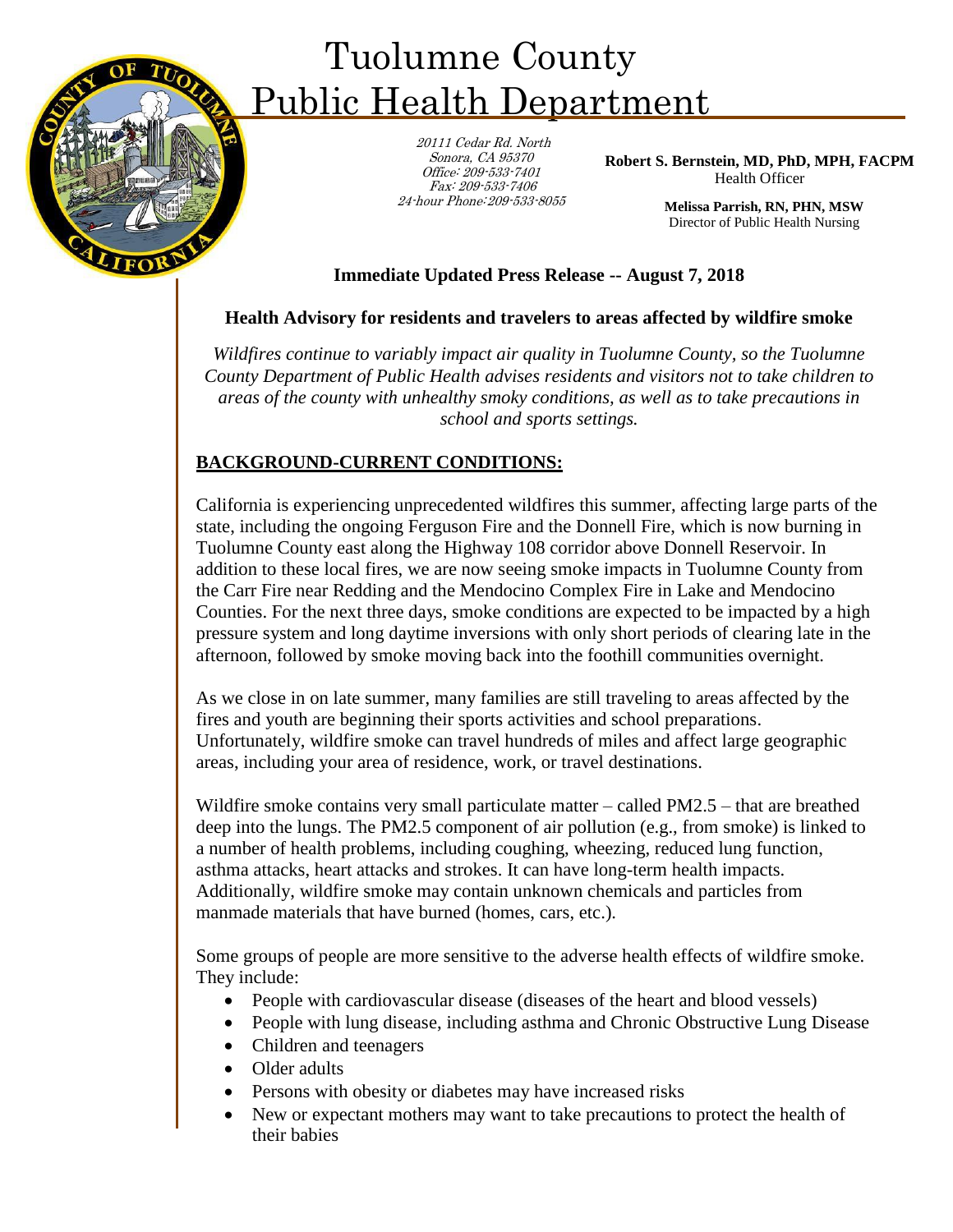Children are especially at risk for adverse health effects from exposure to wildfire smoke and ash, mostly because their lungs are still growing. Children who breathe in wildfire smoke and ash can have chest pain and feel a tightness in their chest; trouble breathing; wheezing; coughing; nose, throat, and eye burning; dizziness; or other symptoms. Children with asthma, allergies, or chronic health issues may have more trouble breathing when smoke or ash is present.

Note that some areas are also affected by extreme heat and people who are not acclimated to the higher temperature, or are dehydrated, may experience additional stresses on their heart and lungs.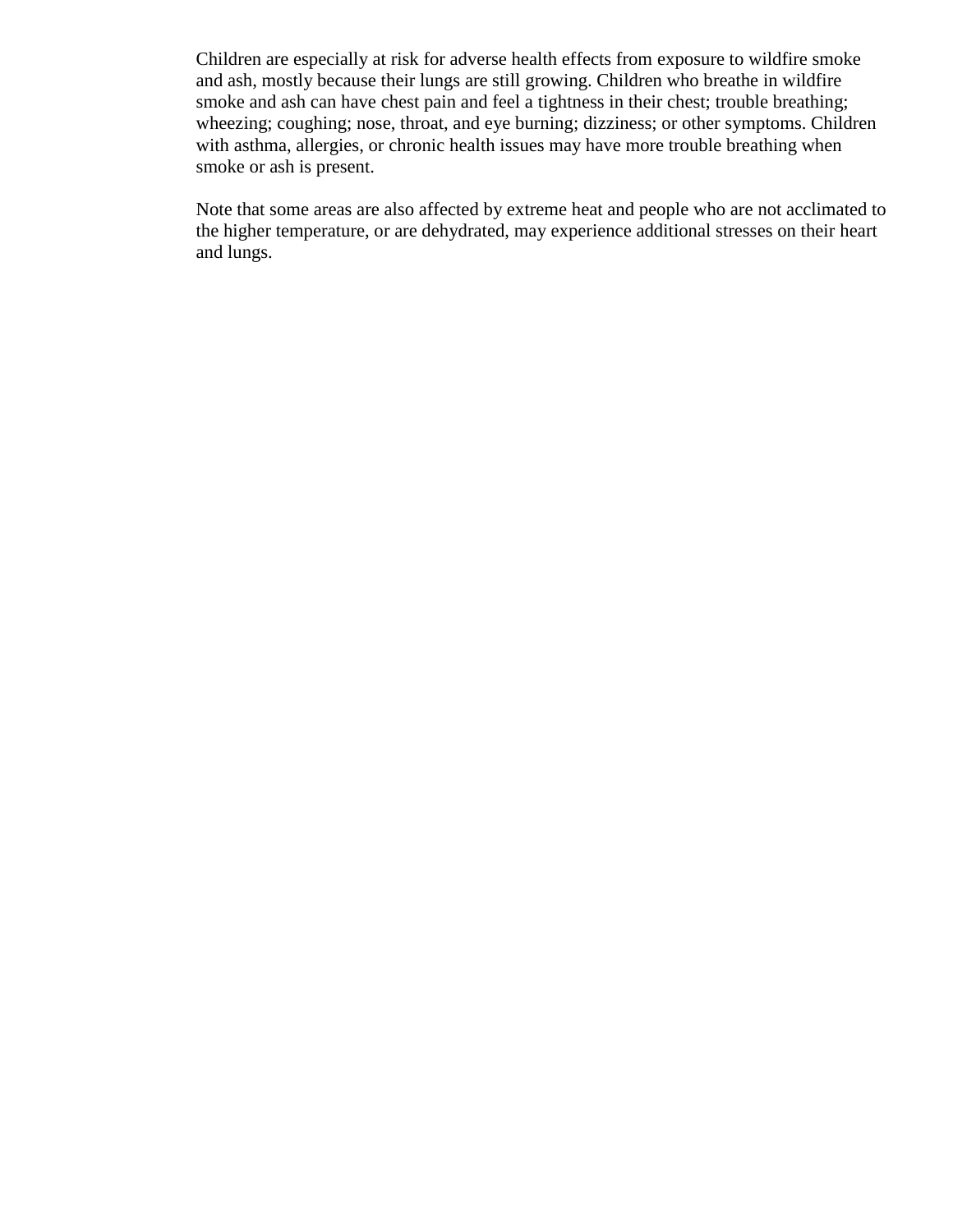### **HOW CAN RESIDENTS & VISITORS ASSESS AIR QUALITY & HEALTH RISK?**

Because the Tuolumne County geography may entrap smoke in certain valleys and basins, the following visibility chart can be used to determine the air quality where you are.

First identify on a map certain landmarks on the horizon. Then check to see at what distance the landmarks can no longer be seen. The distance of this landmark is the "visibility in miles." **Visibility in miles provides an excellent measure of air quality, and a way to evaluate the risk to your health**.

| <b>Air Ouality</b><br><b>Health Concern</b>               | <b>Index Levels of Visibility in Miles</b> | <b>Meaning</b>                                                                                                                                                                       |  |
|-----------------------------------------------------------|--------------------------------------------|--------------------------------------------------------------------------------------------------------------------------------------------------------------------------------------|--|
| Good                                                      | 10 miles and up                            | Air quality is considered satisfactory, and air pollution poses little or no<br>risk.                                                                                                |  |
| <b>Moderate</b>                                           | 6-9 miles                                  | Air quality is acceptable; however, for some pollutants there may be a<br>moderate health concern for a very small number of people who are<br>unusually sensitive to air pollution. |  |
| <b>Unhealthy for</b><br><b>Sensitive</b><br><b>Groups</b> | 3-5 miles                                  | Members of sensitive groups may experience health effects. The general<br>public is not likely to be affected.                                                                       |  |
| <b>Unhealthy</b>                                          | $1.5 - 2.5$ miles                          | Everyone may begin to experience health effects; members of sensitive<br>groups may experience more serious health effects.                                                          |  |
| <b>Very Unhealthy</b>                                     | $1-1.25$ miles                             | Health alert: everyone may experience more serious health effects.                                                                                                                   |  |
| <b>Hazardous</b>                                          | 0.75 mile or less                          | Health warnings of emergency conditions. The entire population is more<br>likely to be affected.                                                                                     |  |

### **WHAT SHOULD RESIDENTS AND VISITORS DO?**

The Tuolumne County Department of Public Health recommends:

• See page five of this release for Recommendations for Schools, Sports, and Others Responsible for Children During a Wildfire Smoke Event;

• For residents of Tuolumne County, see the Wildfire Health Tips on the next page;

• For residents and visitors, avoid traveling to areas with poor air quality due to wildfire smoke, especially if traveling with people in the sensitive groups above (to determine or monitor air quality see: [https://www.airnow.gov/index.cfm?action=topics.smoke\\_wildfires and](https://www.airnow.gov/index.cfm?action=topics.smoke_wildfires) use the plus and minus icon to zoom to the location where you are or where you want to go with the cursor).

• If travel to an area with poor air quality is unavoidable or essential, then monitor air quality frequently and follow CDC guidelines (<https://www.cdc.gov/disasters/wildfires/index.html>) and EPA/PEHSU guidelines for children and other sensitive groups to reduce smoke exposure and reduce health consequences

([https://www.pehsu.net/\\_Library/facts/PEHSU\\_Protecting\\_Children\\_from\\_Wildfire\\_Smoke\\_and\\_Ash\\_FA](https://www.pehsu.net/_Library/facts/PEHSU_Protecting_Children_from_Wildfire_Smoke_and_Ash_FACT_SHEET.pdf)  [CT\\_SHEET.pdf](https://www.pehsu.net/_Library/facts/PEHSU_Protecting_Children_from_Wildfire_Smoke_and_Ash_FACT_SHEET.pdf));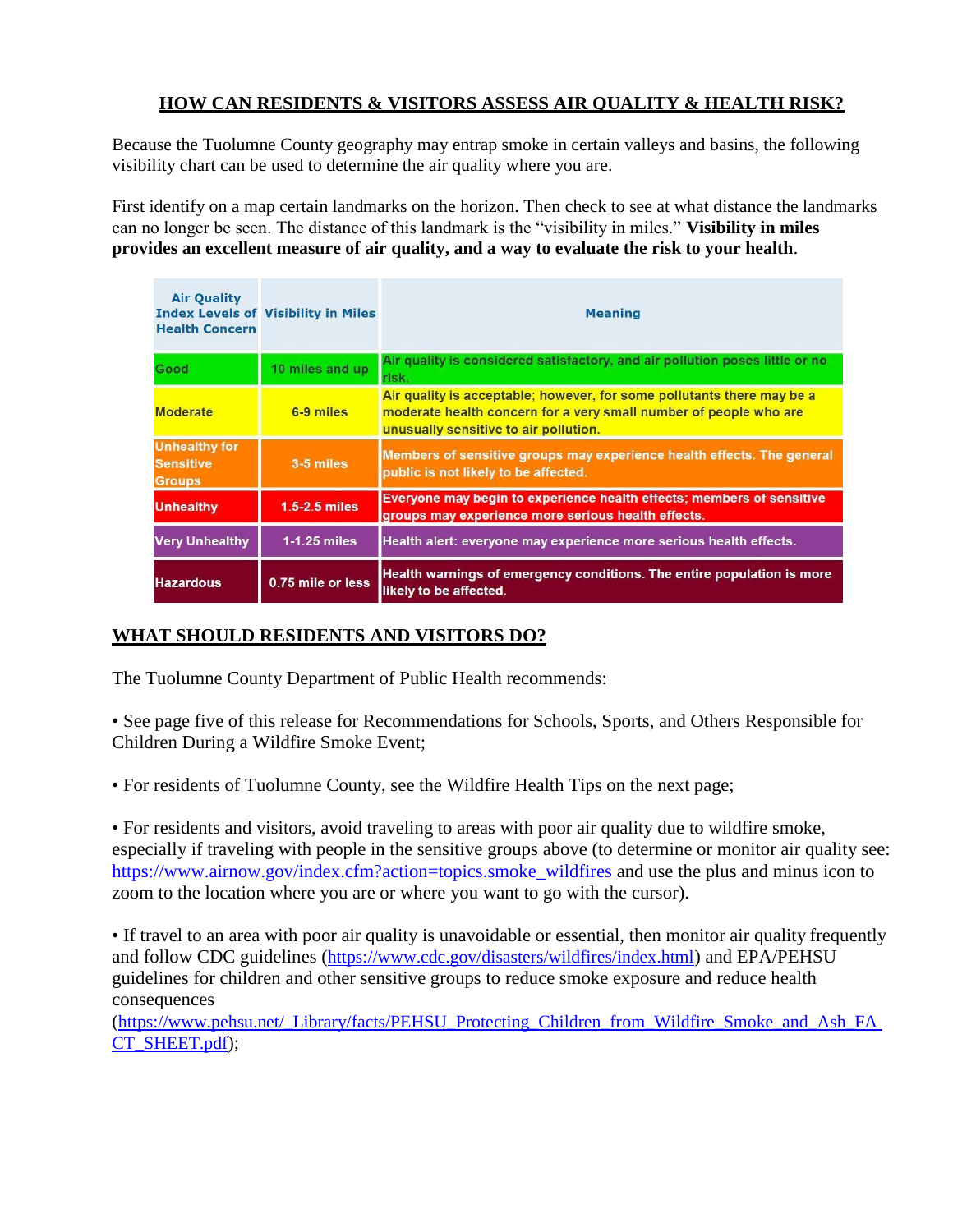

# **TUOLUMNE COUNTY HEALTH DEPARTMENT**

**Wildfire Smoke Health Tips** 

As fire agencies battle wildfires, there are measures we all can take to protect our health from harmful pollutants in our air. Smoke is a respiratory irritant that can worsen conditions such as asthma, other chronic lung conditions, or heart disease. Pregnant women, children, elderly people, smokers, and people who work or exercise outdoors are at higher risk for complications from smoke exposure.

### **Here are some tips you can follow to protect you and your family members from unhealthful air:**

**Stay indoors.** Remain indoors, with air conditioning on, as much as possible when air pollution levels are unhealthful. Check the local Air Quality Index (AQI) for this information. Keep the air conditioner filter clean to prevent bringing additional smoke inside. In extremely hot weather, staying inside with the windows closed, without air conditioning may be dangerous. A swamp cooler will not provide protection and will pull in the smoky air from outside. Consider seeking alternative shelters in this situation.

**Reduce outdoor activity.** If it looks smoky outside, it is not a good time for outdoors exercise and activity for people of any age. People with heart or lung disease should take further measures to avoid prolonged exertion and outdoor exposure. Reducing your physical activity outdoors lowers the amount of unhealthy air your body takes in.

**Consult your physician.** If you or a family member have heart or lung disease, if you are an older adult, or if you have children, talk with your doctor about whether and when you should leave the area. When smoke is heavy for a prolonged period of time, fine particles can build up indoors, even though you may not be able to see them. If you have asthma or other lung disease, call your doctor if your symptoms worsen.

**Have a plan.** Be sure to have a family emergency plan and kit with an adequate supply of food, water, medications, and necessities for at least 72 hours in the event that you need to stay home or evacuate.

**Keep informed.** Visit the local Air Quality Index website (see below) for updates on the air quality and air smoke monitoring. Register for the Citizen Alert emergency notification system for Tuolumne County (link below).

**Use of Respirators - not "Masks".** Masks, such as dust, surgical masks or wet bandanas, will not protect your lungs. If the smoke is that irritating to you, the best option is to remain indoors or temporarily relocate. An option is a NIOSH approved disposable respirator, such as an N95. These can be beneficial to reduce particulate inhalation. People with heart or lung conditions should consult their doctor before using a respirator.

**Take a break.** If you can, take a break by traveling to a smoke-free area away from the wildfire, even if it is just for 3-4 hours. This can be helpful for both your physical health and a relief from other stressors.

#### **More Resources:**

Tuolumne County Air Quality Index Website: [https://www.tuolumnecounty.ca.gov/366/Current-Air-Quality](http://www.mariposacounty.org/index.aspx?NID=1434)

AirNow Website "How Smoke from Fires Can Affect Your Health" <https://www.airnow.gov/index.cfm?action=smoke.index>

Tuolumne County Citizen Alert System Registration: [https://www.tuolumnecounty.ca.gov/CivicAlerts.aspx?AID=442](http://www.tuolumnecounty.ca.gov/CivicAlerts.aspx?AID=442)

> **For more information contact: Tuolumne County Public Health 20111 Cedar Road North, Sonora, CA 95370 209-533-7401 [www.tuolumnecounty.ca.gov/](http://www.tuolumnecounty.ca.gov/)**